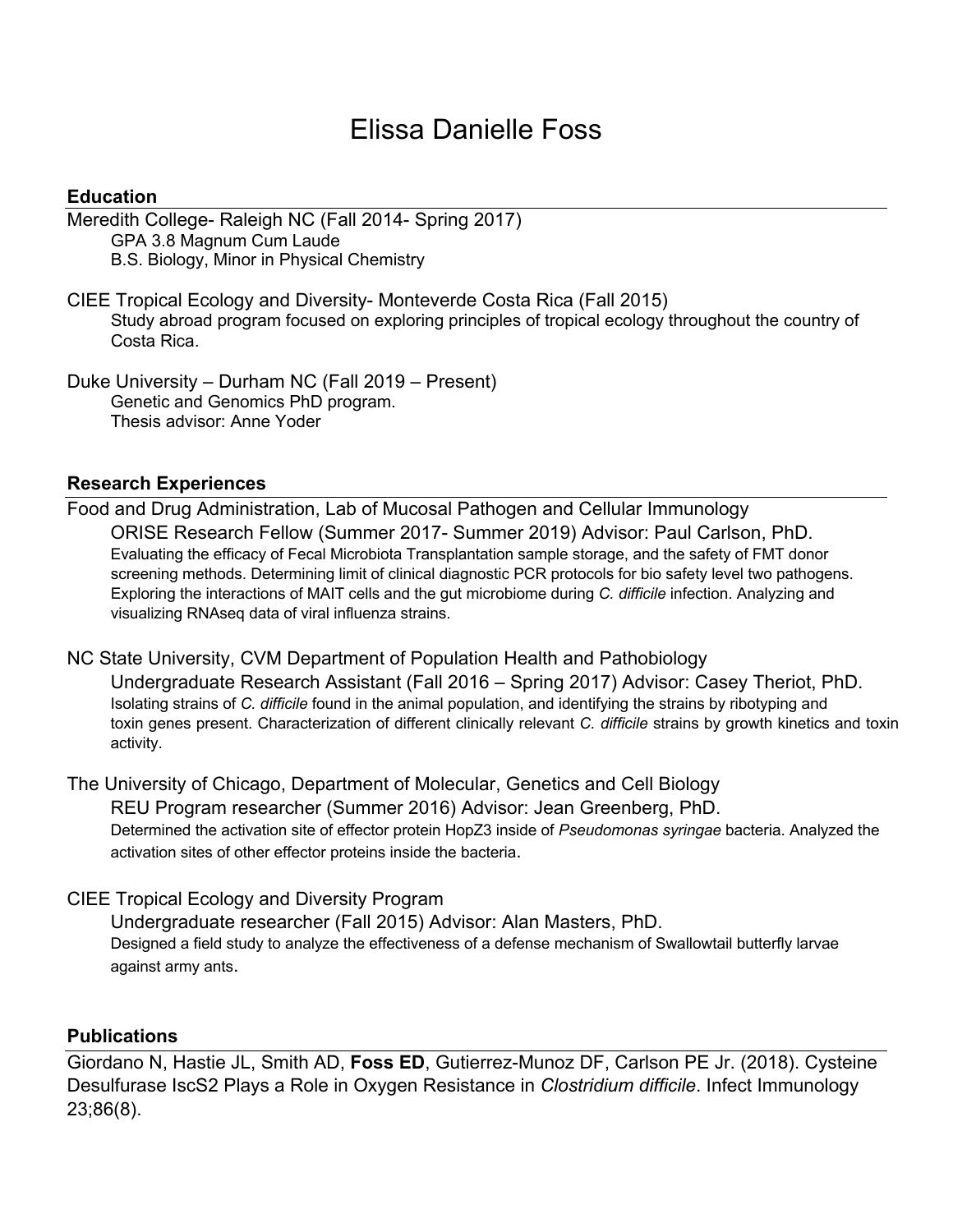Kochan TJ, Shoshiev MS, Hastie JL, Somers MJ, Plotnick YM, Gutierrez-Munoz DF, **Foss ED**, Schubert AM, Smith AD, Zimmerman SK, Carlson PE Jr, Hanna PC (2018). Germinant Synergy Facilitates *Clostridium difficile* Spore Germination under Physiological Conditions. mSphere. 5;3(5).

Ashley D. Smith; **Elissa D. Foss**; Irma Zhang; Jessica L. Hastie; Nicole P. Giordano; Lusine Gasparyan; Alyxandria M. Schubert; Deepika Prasad; Vahan Simonyan; Siobhán C. Cowley; Paul Carlson Jr. Microbiota of MAIT cell Deficient Mice Confer Resistance Against *Clostridium difficile* Infection. Accepted: PLoS One July 2019

**Foss ED**, Smith AD, Hastie JL, Carlson PE Jr. Safety and Efficacy of *Clostridium difficile* FMT Donor Screening Methods. (manuscript in preparation, expected submission date October 2019

## **Presentations**

Keystone Microbiome Symposia – Montreal, Quebec, CA (2019) Poster: "Microbiota of MR1 deficient mice confer resistance against  *Clostridium difficile* infection"

NIH-FDA Joint Microbiome Workshop- Rockville, MD, USA (2018) Poster: "Evaluating the efficacy of FMT donor screening methods"

FDA CBER Science Symposium- Silver Spring, MD, USA (2018) Poster: "Evaluating the efficacy of FMT donor screening methods"

The University of Chicago REU Symposium- Chicago, IL, USA (2016) Poster, Talk: *"*Activity of effector proteins inside *Pseudomonas syringae"*

State of North Carolina Undergraduate Research & Creative Symposium - Durham, NC, USA (2016) Poster, Talk: *"*Activity of effector proteins inside *Pseudomonas syringae"*

CIEE Undergraduate Research Symposium- Monteverde, Costa Rica (2015) Talk: *"*Osmeterium as a Defense Against Army Ants In *Papilio Polyxenes"*

## **Research Skills**

Wet Lab

- Anaerobic chamber experience
- RNA isolation
- DNA extraction
- $\bullet$  RT-qPCR
- PCR trouble shooting
- Primer design
- Cell Culture
- Western Blots
- Scanning Electron **Microscopy**

Mouse model